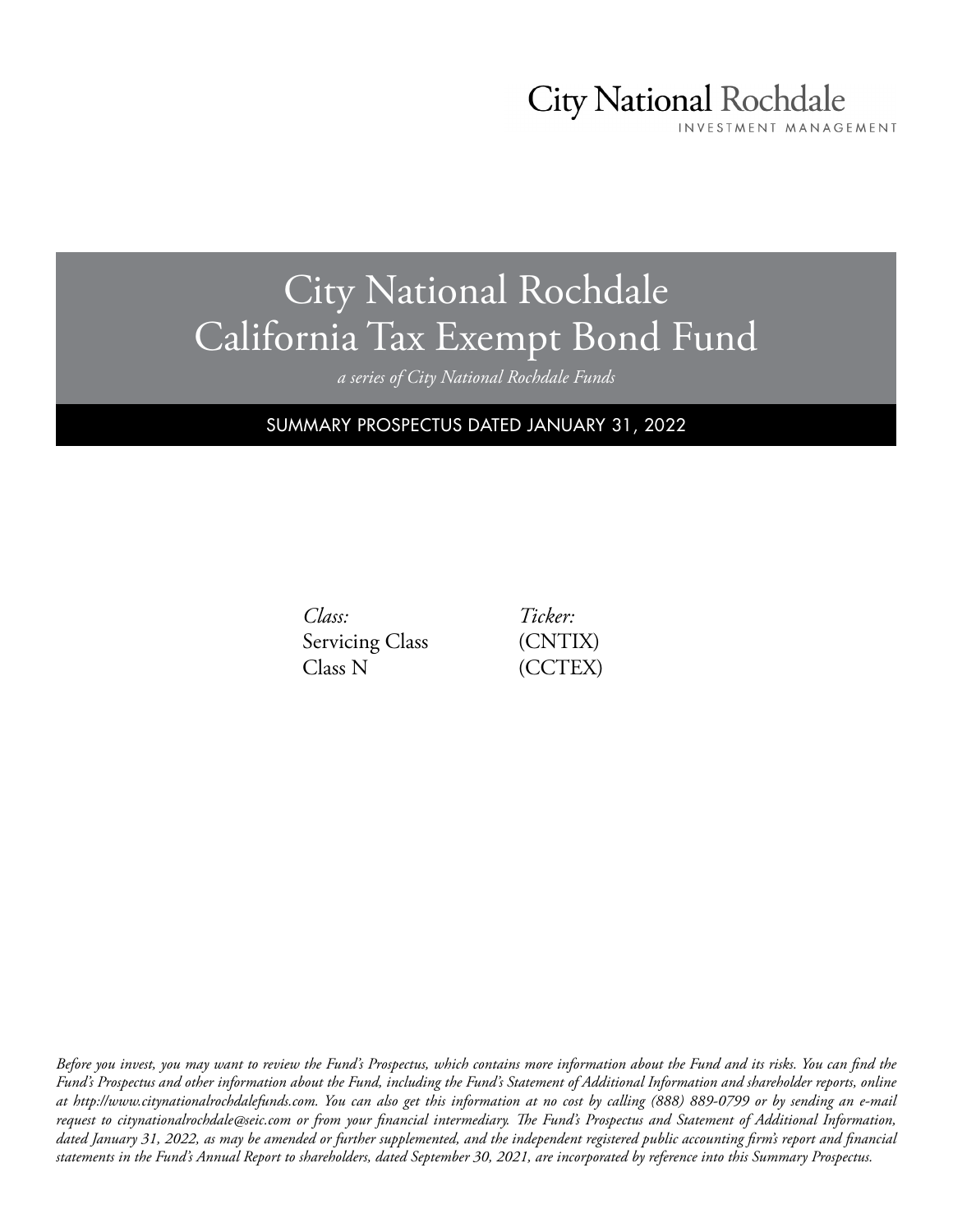## INVESTMENT GOALS

The City National Rochdale California Tax Exempt Bond Fund (the "California Tax Exempt Bond Fund" or the "Fund") seeks to provide current income exempt from federal and California state income tax (as the primary component of a total return strategy) by investing primarily in California municipal bonds.

#### FEES AND EXPENSES OF THE FUND

The table below describes the fees and expenses you may pay if you buy, hold, and sell shares of the California Tax Exempt Bond Fund. You may pay other fees, such as brokerage commissions and other fees to financial intermediaries, which are not reflected in the table and example below.

#### **Annual Fund Operating Expenses**

(expenses that you pay each year as a percentage of the value of your investment)

|                                      | Servicing Class | Class N |
|--------------------------------------|-----------------|---------|
| Management Fees                      | $0.27\%$        | 0.27%   |
| Distribution (12b-1) Fee             | None            | 0.25%   |
| Other Expenses                       |                 |         |
| Shareholder Servicing Fee            | 0.25%           | 0.25%   |
| Other Fund Expenses                  | 0.37%           | 0.36%   |
| <b>Total Other Expenses</b>          | 0.62%           | 0.61%   |
| Total Annual Fund Operating Expenses | 0.89%           | 1.13%   |

#### EXAMPLE

This Example is intended to help you compare the cost of investing in the California Tax Exempt Bond Fund with the cost of investing in other mutual funds.

The Example assumes that you invest \$10,000 in the California Tax Exempt Bond Fund for the time periods indicated and then redeem all of your shares at the end of those periods. The Example also assumes that your investment has a 5% return each year and that the Fund's operating expenses remain the same. Although your actual costs may be higher or lower, based on these assumptions your costs would be:

|                        | 1 Year         | 3 Years | 5 Years | 10 Years |
|------------------------|----------------|---------|---------|----------|
| <b>Servicing Class</b> | Q <sub>1</sub> | 284     | 493     | \$1,096  |
| Class N                | 115            | 359     | 622     | \$1,375  |

#### PORTFOLIO TURNOVER

The California Tax Exempt Bond Fund pays transaction costs, such as commissions, when it buys and sells securities (or "turns over" its portfolio). A higher portfolio turnover rate may indicate higher transaction costs and may result in higher taxes when Fund shares are held in a taxable account. These costs, which are not reflected in annual fund operating expenses or in the example, affect the Fund's performance. During the most recent fiscal year, the Fund's portfolio turnover rate was 33% of the average value of its portfolio.

#### PRINCIPAL INVESTMENT STRATEGIES

The California Tax Exempt Bond Fund invests at least 80% of its net assets (plus any borrowings for investment purposes) in short to intermediate-term, high quality municipal bonds and notes, the interest from which is expected to be exempt from federal and California state personal income taxes. This policy may not be changed without shareholder approval. The municipal bond obligations in which the Fund invests consist of general obligation bonds, revenue bonds, notes and obligations issued by the State of California and its agencies and by various counties, cities and regional or special districts in California. The Fund may also invest in short-term tax exempt commercial paper, floating rate notes, variable rate demand notes, tender option bonds or shares of money market mutual funds the goals of which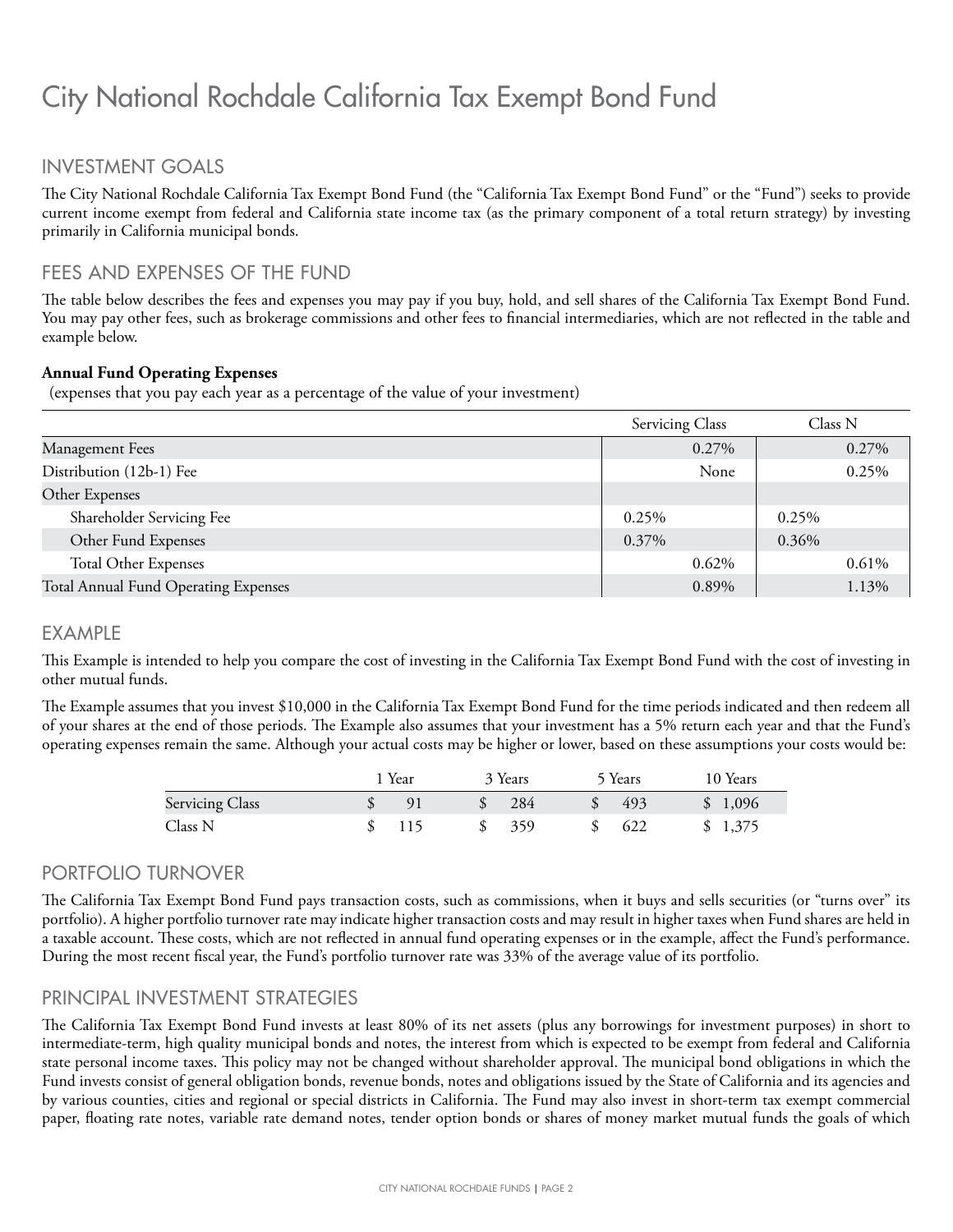are consistent with the Fund's goals (i.e., money market funds that invest primarily in securities the interest from which is expected to be exempt from federal and California state personal income taxes). Up to 20% of the Fund's net assets may be invested in securities subject to the federal alternative minimum tax (the "AMT").

City National Rochdale, LLC (the "Adviser"), the Fund's investment adviser, actively manages the average duration of the Fund's portfolio in accordance with its expectations of interest rate changes as driven by economic trends. The average duration of the Fund's portfolio typically ranges from three to eight years, but may vary due to unusually large purchases or redemptions of the Fund's shares. There is no limit on the maturities of individual securities held by the Fund. The Fund typically invests in issues with a minimum credit rating from Moody's Investors Service ("Moody's") or Standard & Poor's Ratings Services ("Standard & Poor's") of Baa or BBB, issues carrying credit enhancements such as insurance by the major bond insurance companies with an underlying minimum credit rating of Baa or BBB, and short-term notes with a rating from Moody's of MIG1 or VMIG1 or from Standard & Poor's of SP1 or A1. Although the Adviser considers credit ratings in selecting investments for the Fund, the Adviser bases its investment decision for a particular instrument primarily on its own credit analysis and not on a credit rating by a nationally recognized statistical rating organization. The Adviser considers, among other things, the issuer's financial resources and operating history, its sensitivity to economic conditions and trends, its debt maturity schedules and borrowing requirements, and relative values based on anticipated cash flow, interest and asset coverage. The Fund may retain a security after it has been downgraded to any rating below the minimum credit rating if the Adviser determines that doing so is in the best interests of the Fund.

Generally, in determining whether to sell a security, the Adviser uses the same type of analysis that it uses when buying securities to determine whether the security continues to be a desirable investment for the Fund, including consideration of the security's current credit quality. The Adviser may also sell a security to reduce the Fund's holding in that security, to take advantage of what it believes are more attractive investment opportunities or to raise cash.

### PRINCIPAL RISKS OF INVESTING IN THE FUND

As with any mutual fund, there are risks to investing. Neither the California Tax Exempt Bond Fund nor the Adviser can guarantee that the Fund will meet its investment goals. The Fund will expose you to risks that could cause you to lose money. Here are the principal risks to consider:

**Market Risk** – The market price of a security may move up and down, sometimes rapidly and unpredictably, due to general market conditions such as overall economic trends or events, government actions, market disruptions caused by trade disputes or other factors, political factors, adverse investor sentiment, or local, regional or global events such as epidemics, pandemics or other public health issues. These fluctuations may cause a security to be worth less than the price originally paid for it, or less than it was worth at an earlier time. Market risk may affect a single issuer, industry or sector of the economy, or the market as a whole. The value of the Fund's investments may decline in tandem with a drop in the overall value of the stock market based on negative developments in the U.S. and global economies. Adverse market conditions may be prolonged and may not have the same impact on all types of securities.

**Market Risk of Fixed Income Securities** – The prices of fixed income securities respond to economic developments, particularly interest rate changes, as well as to perceptions about the creditworthiness of individual issuers, including governments. Generally, fixed income securities decrease in value if interest rates rise and increase in value if interest rates fall, with lower rated and longer-maturity securities more volatile than higher rated and shorter-maturity securities. Additionally, especially during periods of declining interest rates, borrowers may pay back principal before the scheduled due date, requiring the Fund to replace a particular loan or bond with another, lower-yield security.

**Recent Market Events** – The pandemic of the novel coronavirus respiratory disease designated COVID-19 has resulted in extreme volatility in the financial markets, a domestic and global economic downturn, severe losses, particularly to some sectors of the economy and individual issuers, and reduced liquidity of many instruments. There have also been significant disruptions to business operations, including business closures; strained healthcare systems; disruptions to supply chains and employee availability; large fluctuations in consumer demand; and widespread uncertainty regarding the duration and long-term effects of the pandemic. The pandemic may result in domestic and foreign political and social instability, damage to diplomatic and international trade relations, and continued volatility and/or decreased liquidity in the securities markets. Some interest rates are very low and in some cases yields are negative. Governments and central banks, including the Federal Reserve in the United States, are taking extraordinary and unprecedented actions to support local and global economies and the financial markets. This and other government intervention into the economy and financial markets to address the pandemic may not work as intended, particularly if the efforts are perceived by investors as being unlikely to achieve the desired results. Rates of inflation have also recently risen, which could adversely affect economies and markets. In addition, the COVID-19 pandemic, and measures taken to mitigate its effects, could result in disruptions to the services provided to the Fund by its service providers. Other market events like the COVID-19 pandemic may cause similar disruptions and effects.

**California Risk Factors** – The Fund may be subject to greater risks than other tax exempt bond funds that are diversified across issuers located in a number of states. The Fund is vulnerable to adverse economic, political or other events that may lessen the ability of California municipal securities issuers to pay interest and principal on their securities. Poor statewide or local economic results, changing political sentiments, legislation, policy changes or voter-based initiatives at the state or local level, erosion of the tax base or revenues of the state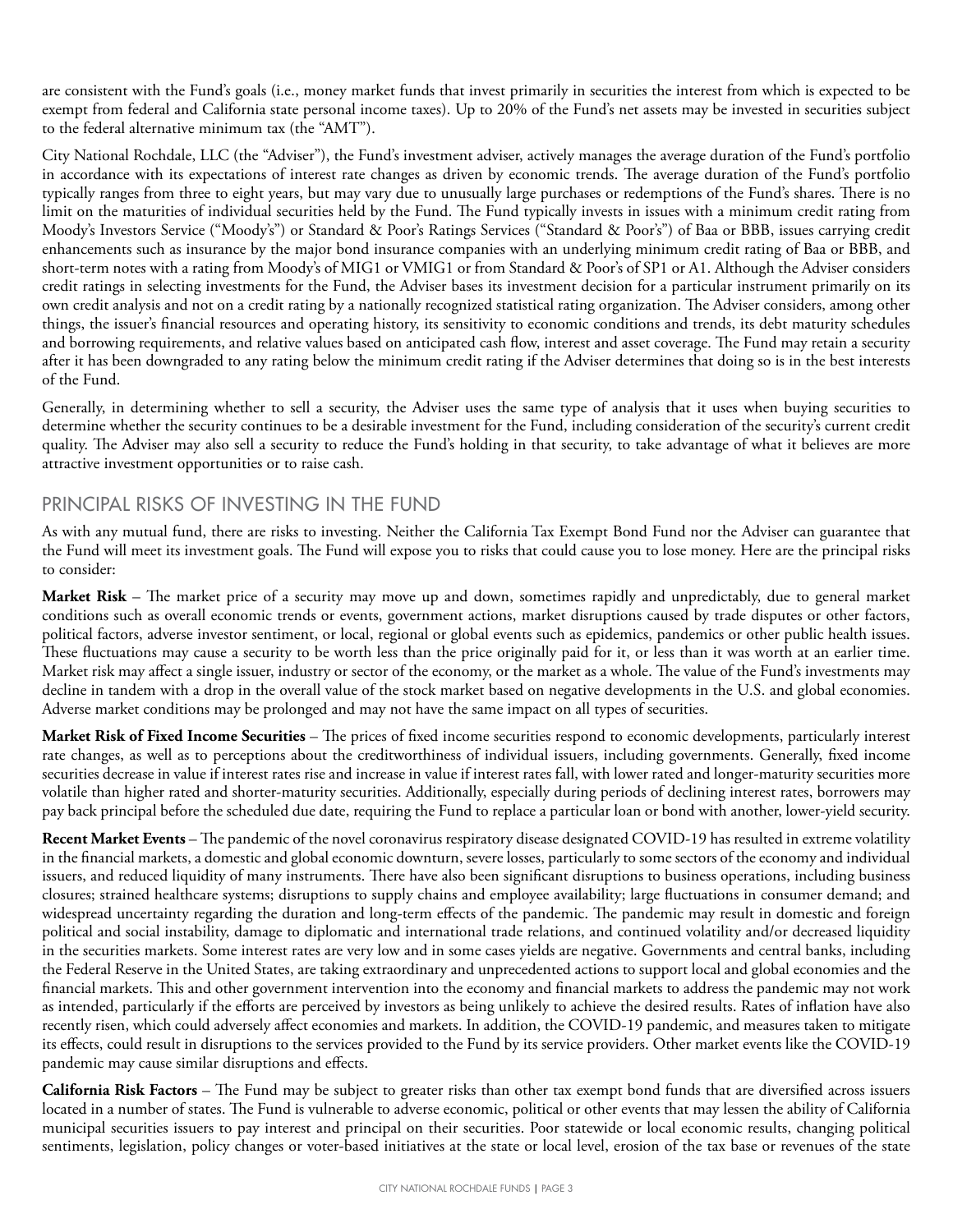or one or more local governments, seismic or other natural disasters, or other economic or credit problems affecting the state generally or a particular issuer may reduce tax revenues and increase the expenses of California municipal issuers, making it more difficult for them to meet their obligations. Actual or perceived erosion of the creditworthiness of California municipal issuers may also reduce the value of the Fund's holdings.

**Municipal Securities** – U.S. state and local governments issuing municipal securities held by the Fund rely on taxes and revenues from private projects financed by municipal securities to pay interest and principal on municipal debt. The payment of principal and interest on these obligations may be adversely affected by a variety of factors at the state or local level, including poor statewide or local economic results, changing political sentiments, legislation, policy changes or voter-based initiatives, erosion of the tax base or revenues of the state or one or more local governments, natural disasters, or other economic or credit problems.

**Taxes** – Although one of the Fund's goals is to provide income exempt from federal and California state personal income taxes, some of its distributions are expected to be subject to the AMT. If certain types of investments the Fund buys as tax-exempt are later ruled not to meet the applicable requirements, a portion of the Fund's distributions could become subject to regular personal income taxes.

**Credit** – Changes in the credit quality rating of a security or changes in an issuer's financial condition can affect the Fund. A default on a security held by the Fund could cause the value of your investment in the Fund to decline. Investments in lower rated debt securities involve higher credit risks. There is a relatively higher risk that the issuer of such debt securities will fail to make timely payments of interest or principal, or go bankrupt. In addition, the Fund may incur costs and may be hindered or delayed in enforcing its rights against an issuer.

**Interest Rates** – The value of fixed income securities will fall if interest rates rise. Fixed income securities with longer maturities generally entail greater interest rate risk than those with shorter maturities. The Fund's yield typically moves in the same direction as movements in short-term interest rates, although it does not do so as quickly. Recent and potential future changes in monetary policy made by central banks and governments are likely to impact the level of interest rates.

**Management** – The Fund's performance depends on the Adviser's skill in making appropriate investments. As a result, the Fund's investment strategies may not work as intended or otherwise fail to produce the desired results, and the Fund may underperform the markets in which it invests or similar funds.

**Credit Enhancement** – The securities in which the Fund invests may be subject to credit enhancement (for example, guarantees, letters of credit or bond insurance). If the credit quality of the credit enhancement provider (for example, a bank or bond insurer) is downgraded, the rating on a security credit enhanced by such credit enhancement provider also may be downgraded. Having multiple securities credit enhanced by the same enhancement provider will increase the adverse effects on the Fund that are likely to result from a downgrading of, or a default by, such an enhancement provider. Adverse developments in the banking or bond insurance industries also may negatively affect the Fund.

**Non-Diversification** – The Fund is non-diversified, which means that it may invest in the securities of relatively few issuers. As a result, the Fund may be more susceptible to adverse events affecting those issuers and may experience increased volatility.

**LIBOR Risk** – Many financial instruments, financings or other transactions to which the Fund may be a party use or may use a floating rate based on the London Interbank Offered Rate ("LIBOR"). In July 2017, the Financial Conduct Authority, the United Kingdom's financial regulatory body, announced that after 2021 it will cease its active encouragement of banks to provide the quotations needed to sustain LIBOR. In March 2021, the administrator of LIBOR announced a delay in the phase out of the majority of U.S. Dollar LIBOR publications until June 30, 2023, although the remainder of LIBOR publications ended on December 31, 2021. The unavailability and/ or discontinuation of LIBOR could have adverse impacts on newly issued financial instruments and existing financial instruments that reference LIBOR. While some instruments may contemplate a scenario in which LIBOR is no longer available by providing for an alternative rate setting methodology, not all instruments may have such provisions and there is uncertainty regarding the effectiveness of any alternative methodology. In addition, the unavailability or replacement of LIBOR may affect the value, liquidity or return on certain Fund investments and may result in costs incurred in connection with closing out positions and entering into new trades. The potential effect of the transition away from LIBOR on the Fund or the financial instruments in which the Fund invests cannot yet be determined and may adversely affect the Fund's performance or net asset value.

**Tender Option Bonds** – Tender option bond receipts are derived from fixed-rate municipal bonds that are placed in a trust that also contains a liquidity facility. The trust issues two classes of receipts, one of which is a synthetic variable-rate demand obligation (a "floater receipt") and one of which is an inverse-rate long-term obligation. Each obligation represents a proportionate interest in the underlying bonds. In the event of certain defaults or a significant downgrade of the credit rating assigned to the issuer of an underlying bond, the liquidity facility provider may not be obligated to accept tendered floater receipts. In this event, the underlying bonds in the trust are priced for sale in the market and the proceeds are used to repay the floater and inverse receipt holders. If the receipt holders cannot be repaid in full from the sale of the underlying bonds then the bonds will be distributed to the receipt holders on a pro rata basis, in which case the holders would likely incur losses.

**Underlying Funds** – To the extent the Fund invests in other funds, the risks associated with investing in the Fund are closely related to the risks associated with the securities and other investments held by the underlying funds. The ability of the Fund to achieve its investment goals depends in part upon the ability of the underlying funds to achieve their investment goals. The underlying funds may not achieve their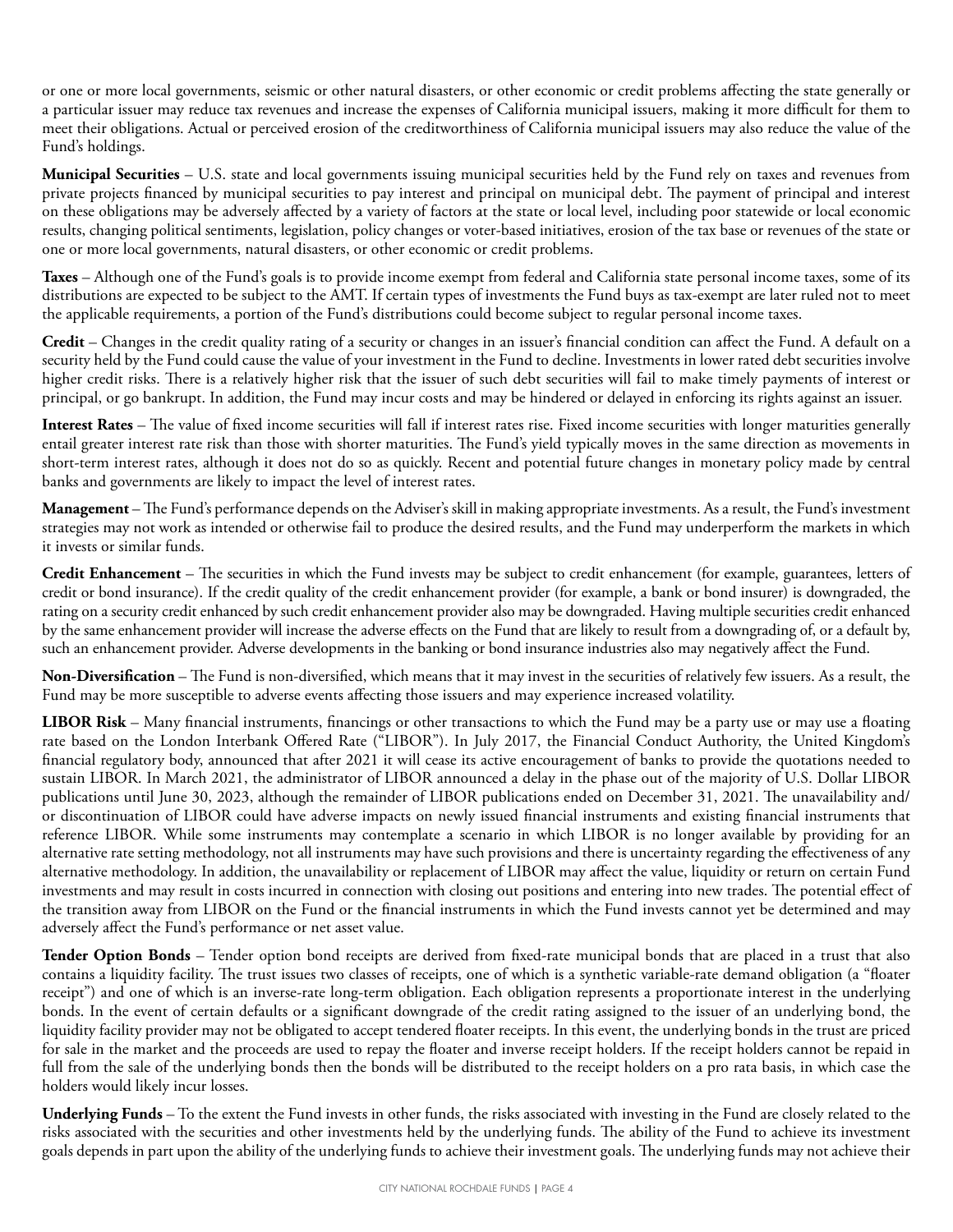investment goals. In addition, by investing in the Fund, shareholders indirectly bear fees and expenses charged by the underlying funds in addition to the Fund's direct fees and expenses. Further, the Fund is subject to the effects of the business and regulatory developments that affect these underlying funds and the investment company industry generally.

**Rating Agencies** – Credit ratings are issued by rating agencies, which are private entities that provide ratings of the credit quality of debt obligations. A credit rating is not an absolute standard of quality, but rather a general indicator that reflects only the view of the originating rating agency. If a rating agency revises downward or withdraws its rating of a security in which the Fund invests, that security may become less liquid or may lose value. Rating agencies are subject to an inherent conflict of interest because they are often compensated by the issuers of the securities they rate.

**Defensive Investments** – During unusual economic or market conditions, or for temporary defensive or liquidity purposes, the Fund may invest up to 100% of its assets in municipal securities of issuers in states other than California or in cash or cash equivalents (including taxable money market securities). During such a period, the Fund may not be seeking its investment goals. If the Fund makes defensive investments, it may generate taxable income.

**Redemptions** – The Fund may experience heavy redemptions, particularly during periods of declining or illiquid markets, that could cause the Fund to liquidate its assets at inopportune times or at a loss or depressed value. Redemption risk is greater to the extent that the Fund has investors with large shareholdings, short investment horizons, or unpredictable cash flow needs.

**Cybersecurity Risk** – Cybersecurity incidents may allow an unauthorized party to gain access to Fund assets, customer data (including private shareholder information), or proprietary information, or cause the Fund, the Adviser, and/or other service providers (including custodians, sub-custodians, transfer agents and financial intermediaries) to suffer data breaches, data corruption or loss of operational functionality. In an extreme case, a shareholder's ability to exchange or redeem Fund shares may be affected. Issuers of securities in which the Fund invests are also subject to cybersecurity risks, and the value of those securities could decline if the issuers experience cybersecurity incidents.

**Conflicts of Interest** – The Adviser and its affiliates are engaged in a variety of businesses and have interests other than that of managing the Fund. The broad range of activities and interests of the Adviser and its affiliates gives rise to actual, potential and perceived conflicts of interest that could affect the Fund and its shareholders.

An investment in the Fund is not a deposit of City National Bank or Royal Bank of Canada and is not insured or guaranteed by the Federal Deposit Insurance Corporation or any other government agency.

#### PERFORMANCE

The bar chart and the performance table that follow illustrate some of the risks and volatility of an investment in the California Tax Exempt Bond Fund by showing changes in the Fund's performance from year to year and by showing the Fund's average annual total returns for the indicated periods. Of course, the Fund's past performance (before and after taxes) does not necessarily indicate how the Fund will perform in the future. Call (888) 889-0799 or visit www.citynationalrochdalefunds.com to obtain updated performance information.

This bar chart shows the performance of the California Tax Exempt Bond Fund's Servicing Class (formerly designated as Institutional Class) shares based on a calendar year.

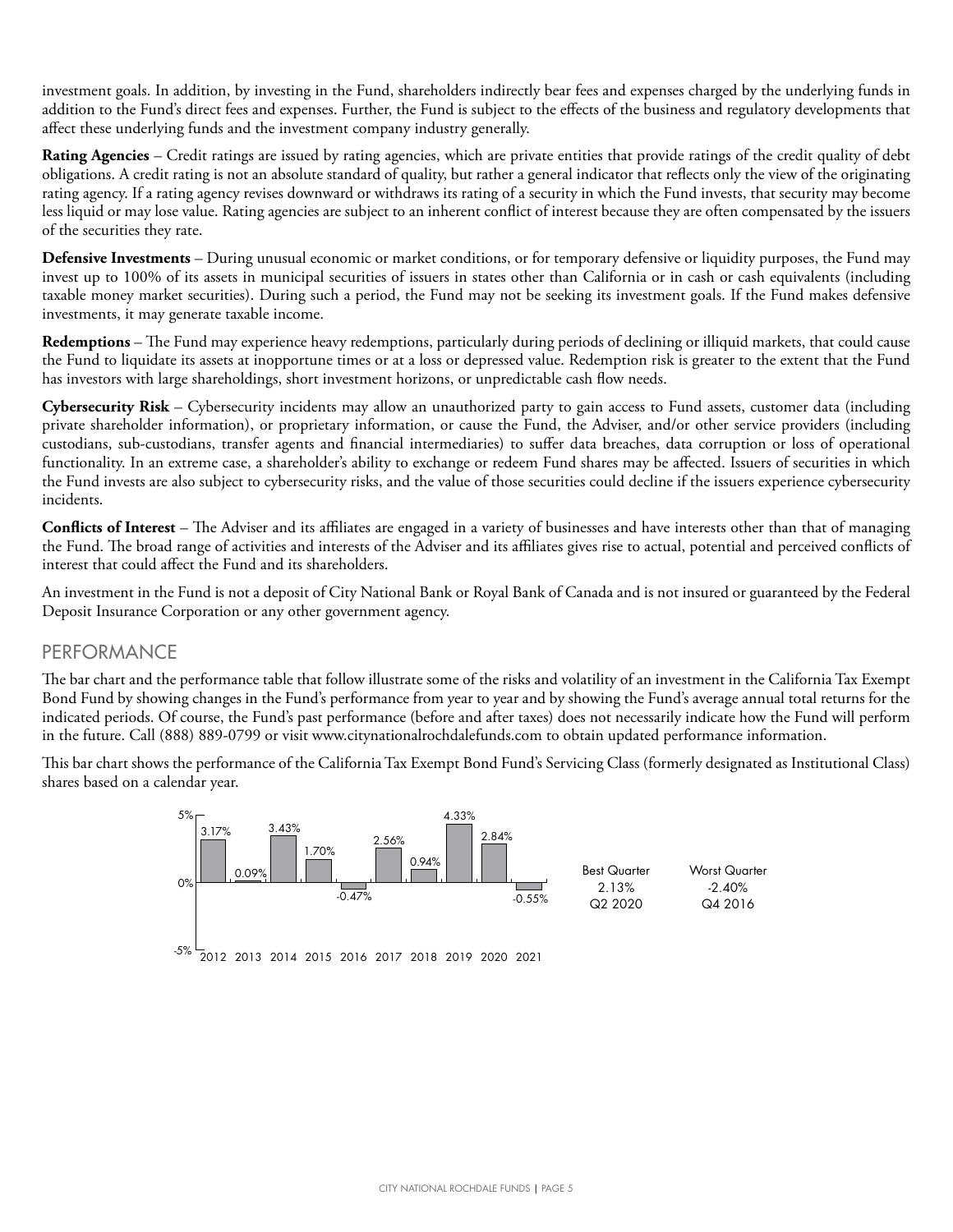This table shows the average annual total returns of each class of the California Tax Exempt Bond Fund for the periods ended December 31, 2021. The table also shows how the Fund's performance compares with the returns of an index comprised of investments similar to those held by the Fund.

#### **Average Annual Total Returns**

| (for the periods ended December 31, 2021)                                                              | One Year  | Five Years | Ten Years |
|--------------------------------------------------------------------------------------------------------|-----------|------------|-----------|
| <b>Servicing Class</b>                                                                                 |           |            |           |
| Return Before Taxes                                                                                    | $-0.55\%$ | 2.01%      | 1.79%     |
| Return After Taxes on Distributions                                                                    | $-0.57\%$ | 1.98%      | 1.72%     |
| Return After Taxes on Distributions and Sale of Fund Shares                                            | $0.10\%$  | 1.85%      | 1.71%     |
| Class N                                                                                                |           |            |           |
| Return Before Taxes                                                                                    | $-0.89\%$ | 1.75%      | 1.53%     |
| Bloomberg CA Intermediate-Short Municipal Index<br>(Reflects no deduction for fees, expenses or taxes) | $0.06\%$  | 2.61%      | 2.30%     |

After-tax returns are calculated using the historical highest individual federal marginal income tax rates and do not reflect the impact of state and local taxes. Actual after-tax returns depend on an investor's tax situation and may differ from those shown. The performance of Servicing Class shares does not reflect Class N shares' Rule 12b-1 fees and expenses. After-tax returns for Class N shares will vary from the after-tax returns shown above for Servicing Class shares. The after-tax returns shown are not relevant to investors who hold their Fund shares through tax-deferred arrangements, such as 401(k) plans or individual retirement accounts.

#### INVESTMENT ADVISER

City National Rochdale, LLC

#### PORTFOLIO MANAGERS

Michael Taila, Managing Director and Senior Portfolio Manager of the Adviser, and Pam Nelson, Portfolio Manager of the Adviser, are primarily responsible for the day-to-day management of the Fund and have served as portfolio managers for the California Tax Exempt Bond Fund since 2020 and 2021, respectively.

#### PURCHASE AND SALE OF FUND SHARES

The Servicing Class shares of the Fund are available only to fiduciary, advisory, agency, custodial and other similar accounts, including separately managed accounts advised by the Adviser, maintained at City National Bank and certain retirement plan platforms. The Class N shares of the Fund are available to individual investors, partnerships, corporations and other accounts, including separately managed accounts of the Adviser not maintained at City National Bank, and certain tax-deferred retirement plans (including 401(k) plans, employersponsored 403(b) plans, 457 plans, profit sharing and money purchase pension plans, defined benefit plans and non-qualified deferred compensation plans) held in plan level or omnibus accounts. The California Tax Exempt Bond Fund has no minimum purchase or minimum shareholder account balance requirements; however, you will have to comply with the purchase and account balance minimums of your approved broker-dealer or other financial institution (each, an "Authorized Institution"). The Fund may require each Authorized Institution to meet certain aggregate investment levels before it may open an account with the Fund on behalf of its customers. Contact your Authorized Institution for more information.

The shares of the California Tax Exempt Bond Fund are redeemable. You may redeem your shares only through your Authorized Institution. To redeem shares of the Fund, you should contact your Authorized Institution and follow its procedures, including deadlines for receipt by the Authorized Institution of your share redemption instructions. Your Authorized Institution may charge a fee for its services, in addition to the fees charged by the Fund.

#### TAX INFORMATION

The California Tax Exempt Bond Fund intends to distribute income that is exempt from regular federal and California state income taxes. A portion of the Fund's distributions, however, may be subject to such taxes and a portion is expected to be subject to the federal AMT.

Supplemental tax reporting information concerning the City National Rochdale Funds is posted online at www.citynationalrochdalefunds.com under the "Important Tax Information" tab.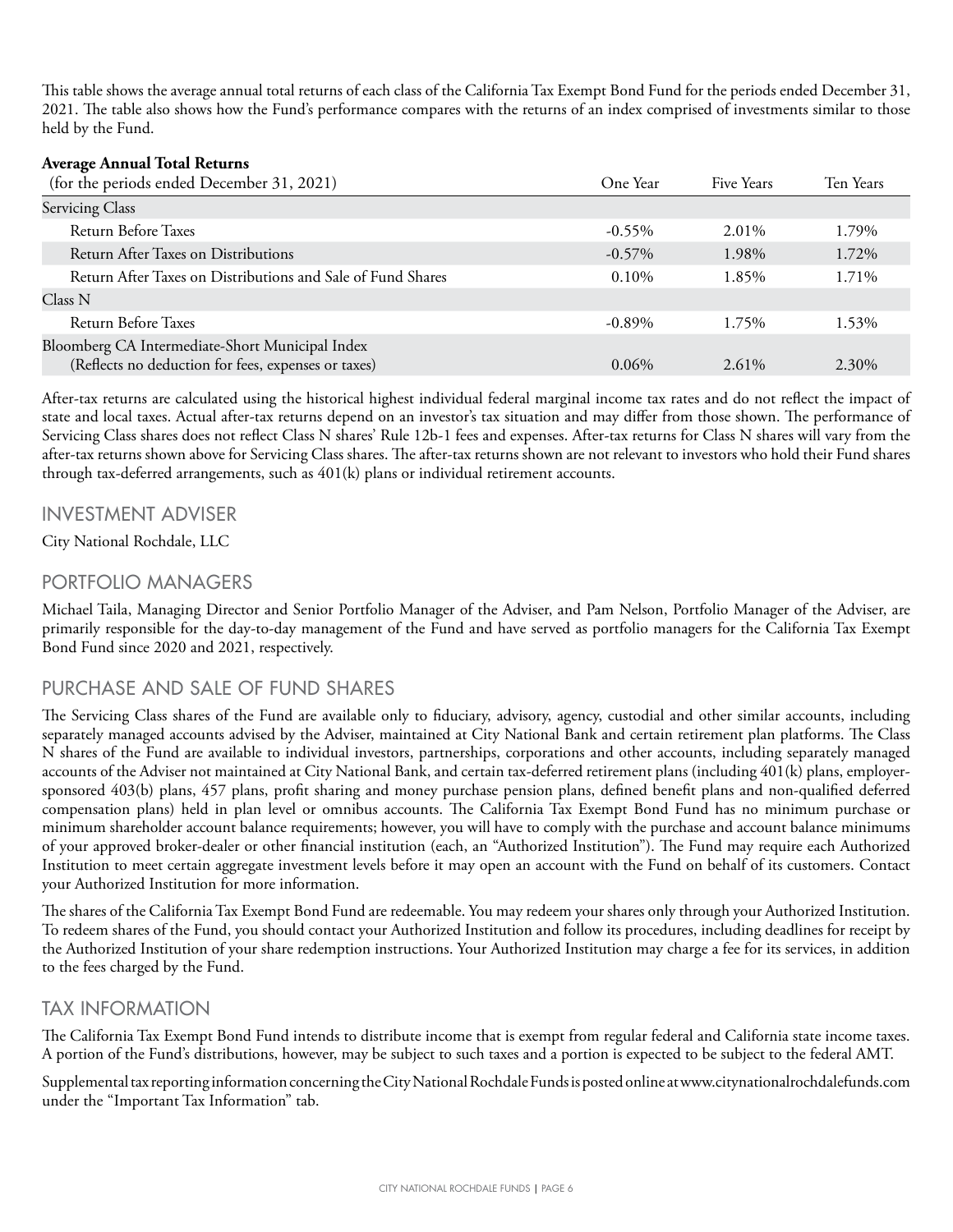## PAYMENTS TO BROKER-DEALERS AND OTHER FINANCIAL INTERMEDIARIES

If you purchase the California Tax Exempt Bond Fund through a broker-dealer or other financial intermediary (such as a bank), the Fund and its related companies may pay the intermediary for the sale of Fund shares and related services. These payments may create a conflict of interest by influencing the broker-dealer or other intermediary and your salesperson to recommend the Fund over another investment. Ask your salesperson or visit your financial intermediary's web site for more information.